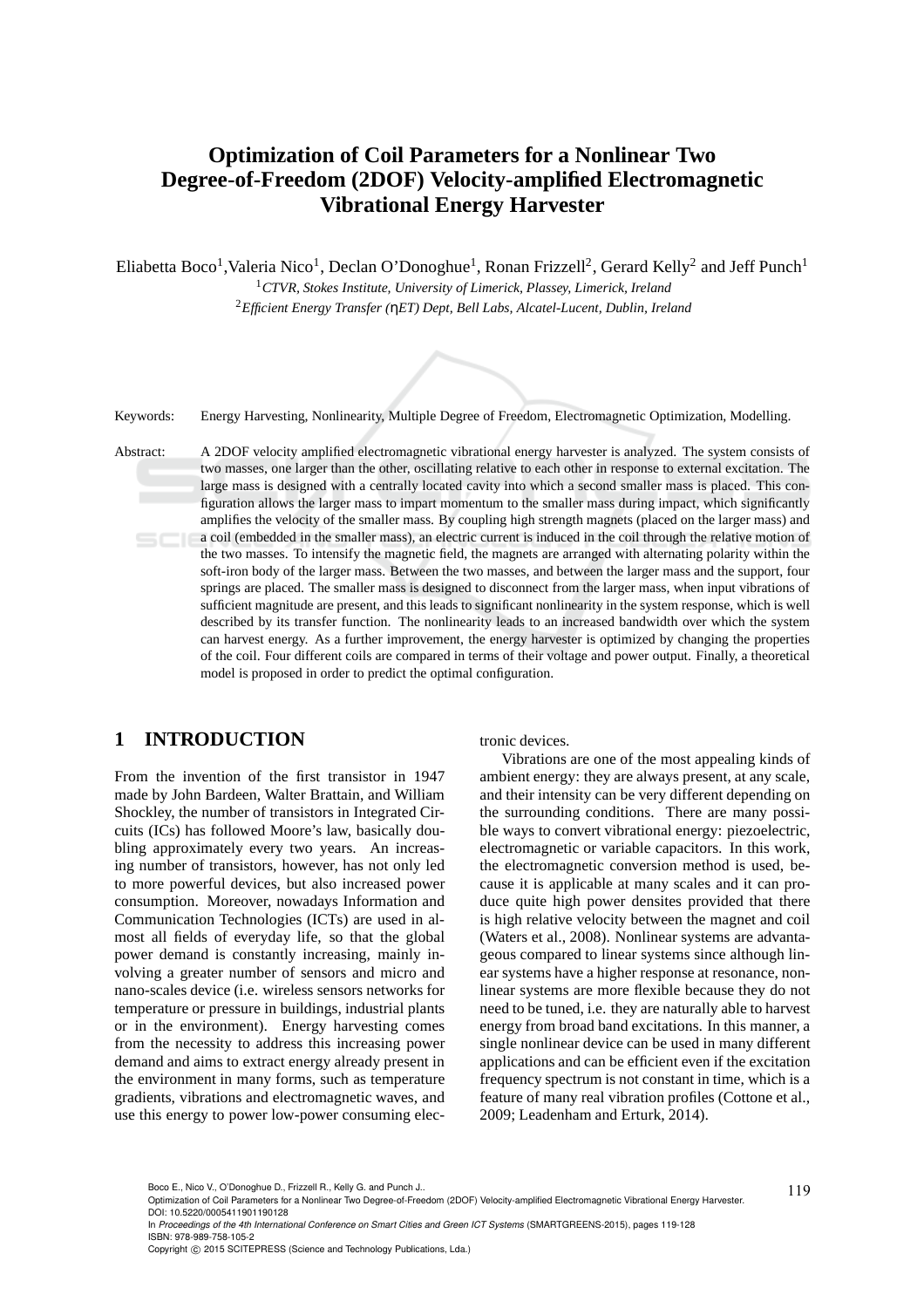The first part of the paper presents the experimental characterization of a two degree-of-freedom (2DOF) velocity-amplified electromagnetic energy harvester. To exploit nonlinearities, and to provide velocity amplification, an uncoupled 2DOF system is used: a 2DOF harvester can enlarge the energy conversion bandwidth (Wu et al., 2012b; Wu et al., 2012a; Jang et al., 2011), but it does not improve the harvesting capability for random excitations as long as the masses are coupled (Jang et al., 2012). Moreover, for electromagnetic conversion the most important feature is the high relative velocity between coil and magnets: in order to have velocity amplification through the momentum transfer between two impacting masses, the masses need to be uncoupled. A transfer function analysis is used to describe the observed nonlinearity in detail. Following this, an optimization process for designing the coil of the electromagnetic generator is proposed. Finally, a numerical model is presented, which can be used to predict the optimal coil settings for a given volume.

# **2 TRANSFER FUNCTION CHARACTERISATION**

SCIENCE AND

The main purpose of this section is to investigate the nonlinear response of a 2DOF vibration energy harvester. In order to do so, the system was tested experimentally under different levels of acceleration and the transfer function is used to highlight nonlinearities in the system response.

#### **2.1 Experimental Setup and Procedure**

The system consists of a large mass, where four magnets are orientated in the configurations shown in Fig.1. The large mass can move between two springs which are attached to the outer housing that serve to transfer energy from the vibrating base into the larger mass itself. A smaller mass, enclosed within the cavity of the larger mass is designed to separate from the larger mass when sufficient excitation is present. This configuration allows the larger mass to impart momentum to the smaller mass during impact, which significantly amplifies the velocity of the smaller mass. (Cottone et al., 2014; Nico et al., 2014; O'Donoghue et al., 2014). All impacting surfaces have high Q springs attached to mediate the impacts and efficiently transfer loads. The volume of the outside mass is  $1.29 \cdot 10^{-4}$  m<sup>3</sup>. The closed loop system used to control the LDS V406 permanent magnet shaker from Bruel&Kjaer is shown schematically in Fig.2. Output signals from the Dactron Comet shaker control



(a) Configuration (1): outer mass is steady



(b) Configuration (2): the movement of the outer mass is constrained by the cap. The springs are always connected to the large mass, so that it always experiences the elastic force.



(c) Configuration (3): the outer mass is free to move.

Figure 1: Schematic of the 2DOF energy harvester. The coil is embedded in a smaller mass which oscillates between four magnets that provide a strong magnetic field. The big mass oscillates outside in configuration (2) and (3) while it is fixed in configuration (1). The collisions between the two masses provide the velocity amplification.

system were amplified using the LDS TPO 25 Power Oscillator and used to drive the shaker and the voltage response of the harvester for each coil was measured using LabView through an appropriate data acquisition card. For each coil, data have been acquired using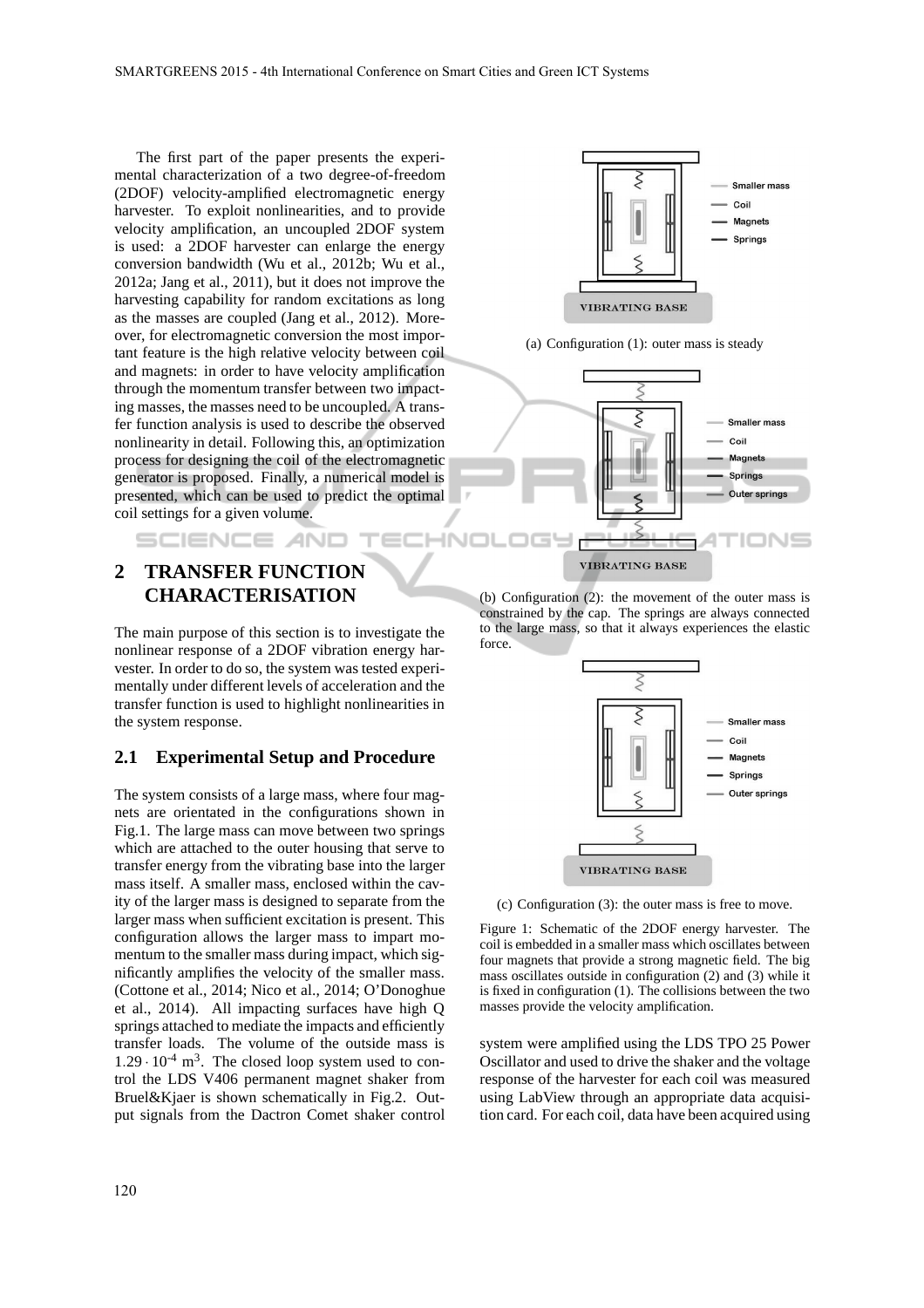the load resistance which maximized the power output. A high sensitivity (*1.96mV/g*) PCB Piezotronic accelerometer was employed to provide feedback to the controller in order to ensure that the correct acceleration levels were applied.

To fully characterize the system, two configurations were tested (see Fig.1 (a) and (b)): (1) motion of the larger mass was prevented and so only the smaller mass was free to oscillate and (2) motion of the smaller mass was free but motion of the larger mass was restricted by the top of the housing which was lowered to ensure the larger mass could not detach from its supporting springs (this meant that spring forces were always active on the larger mass). These configurations allowed different modes of operation of the 2DOF system to be investigated to better understand the response of the system.



Figure 2: Experimental setup.

In configuration (1), the response of the smaller mass could be investigated in isolation, while the coupled response was examined using configuration (2). The response of each of these configurations varied considerably depending on the magnitude of the input acceleration, as this controlled whether the masses decouple from each other or not. For example, when the input acceleration was sufficiently low (from  $a=0.05g$  to  $a=0.2g$ ) the larger mass did not oscillate in any configuration and the spring on the underside of the smaller mass remained in contact with the larger mass. Under such excitation levels, configuration (1) behaved linearly, while system (2) could be considered to be a a pair of coupled harmonic oscillators. In addition there where further nonlinearities due to the electromagnetic conversion.

Under higher levels of excitation (*a=0.5g*), the smaller mass in configuration (1) received sufficient energy to break contact with the larger mass, leading to nonlinearity in the system response. This was caused by the fact that while the smaller mass is detached from larger mass, there is no elastic spring force acting on it. This means that the effective elastic constant experienced by the system depends on the time that each mass is moving freely in the detached configuration. Higher accelerations also allowed such changes in the system's effective elastic constants to affect configuration (2), resulting in the system acting as coupled 2DOF oscillators with a softening nonlinearity.

To verify these empirical observations, the different configurations were tested under increasing and decreasing sine wave frequency sweeps (from 5 to 100 Hz in 260 seconds) with different amplitudes of accelerations, as in Fig.3 and Fig.4, and the voltage output was recorded. Finally, the transfer function was calculated for each configuration as described in the following section.

#### **2.2 Transfer Function Analysis**

Where **No. 1** 

Let  $y(t)$  be the output of our system, and let  $x(t)$  be the input. Let  $X(f)$  and  $Y(f)$  be the Laplace transforms of the input and the output respectively.

$$
X(s) = \int_{-\infty}^{+\infty} x(t)e^{-st}dt
$$
\n
$$
Y(s) = \int_{-\infty}^{+\infty} y(t)e^{-st}dt
$$
\n(1)

$$
s = j\omega
$$
 (3)

The Laplace transform is equal to the Fourier transform, and represents the frequency behaviour of the system.

So, for a linear system, the transfer function is defined as:

$$
H(\omega) = \frac{Y(\omega)}{X(\omega)}\tag{4}
$$

When the system is linear,  $H(\omega)$  is a well-defined mathematical function, because it has a unique value for each value of ω, whereas for a nonlinear system it depends also on the shape and amplitude of the input signal. This means that the transfer function is not mathematically well defined for nonlinear systems.

Nonetheless, transfer function analysis is a very useful method to know if a system is linear or not for different input signals, (Muller and Massarani, 2001), as deviations from linearity result in distinct variations in the transfer function, as will be discussed in the next section.

#### **2.3 Transfer Function Results**

Comparing the resulting spectrum from the transfer function analysis in Fig.3 to a simple linear response is the first method to detect nonlinearity in a system.

A linear response is characterized by a sharp resonant peak that is symmetric about that peak. Fig.3 shows that nonlinearity due to the change in the effective stiffness of the springs is evident as the acceleration increases. This is caused by the smaller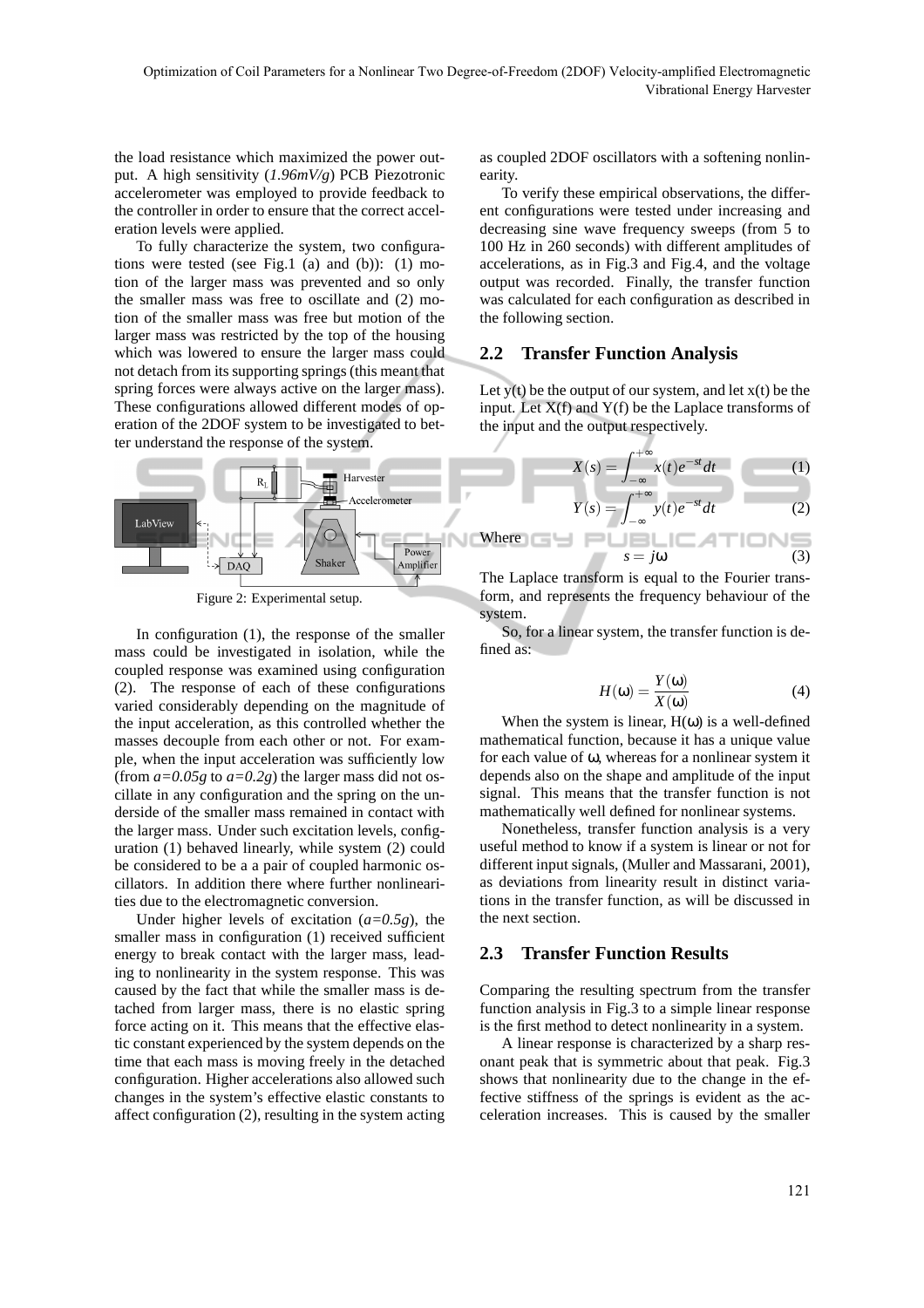mass spending more and more time detached from the springs with increasing acceleration which led to a reduction of the resonant frequency of the system due to a decrease in the effective stiffness, an effect that is more pronounced for higher acceleration levels. The overall shape of the power spectrum varies for the different cases indicating deviation from linear behaviour. For example at very low acceleration amplitude  $(a=0.05g)$ , in configuration (1), the behaviour is linear and the resonant peak is sharp and symmetric, as shown in Fig.3 (b). By increasing the acceleration, the resonant frequency decreases to lower frequencies becoming more and more asymmetric but displaying a broader band response (Fig.3 (a)). Very similar responses are seen for configuration (2) in Fig.4 (a) and (b)

The second fingerprint of nonlinearity in the transfer function characterization is the hysteresis phenomenon. In a linear system, a sine sweep that is increasing or decreasing in frequency as the excitation signal results in the same system response. In a nonlinear system, however, the behaviour for increasing or decreasing sweeps are different: as already stated, the transfer function is not a mathematically well-defined function for nonlinear systems as it can have two possible values for the same input frequency, one for the increasing sweep and one for the decreasing sweep (Leadenham and Erturk, 2014). The transfer function analysis in Fig.3 shows this hysteresis for configuration (1).

The same analysis has also been conducted using configuration (2), in order to investigate the effect of the impacts (Fig.4). The frequency shifting is quite similar when the outer mass started to fully compress the springs Fig.4 (c), (d) and (e). Then the effect of the velocity amplification became dominant, and the frequency response shifted to very low frequency, due to the larger mass, and the output increased by about an order of magnitude Fig.4 (b). The noisy behaviour outside resonance is due to the fact that using the sine sweep method to measure the transfer function is not the most robust to noise (Muller and Massarani, 2001).

An alternative more precise method, is an analysis through single harmonics excitation. This method is slower than a sine sweep, however, and since the nonlinear effects are very well evident despite the noise, it was not considered necessary.

Improvements to the results could be achieved by conducting a statistically relevant number of tests and averaging them. The main problem with linear oscillators as energy harvesters, is that they are only able to harvest energy effectively from a narrow frequency range around their natural resonance. This



(b) Hysteresis in the almost linear case. The output has been acquired at *a=0.05g* so that the smaller mass cannot detach from the springs



(c) Hysteresis with *a=0.2g* acceleration. The acceleration in input is  $a=0.2g$ , so that the smaller mass is starting to detach from the springs



(d) Hysteresis with *a=0.5g* acceleration. The acceleration *a=0.5g* is enough to let the smaller mass detach from the springs and spend more time decoupled from the larger mass leading to a decrease in the resonant frequency.

Figure 3: Measured transfer functions and hysteresis for configuration (1).

leads to a serious difficulty when reducing linear oscillator in size as, the smaller the system the higher the resonance frequency: a mm scale harvester would have a natural frequency in the kHz range, whereas real-world vibrations are usually under few thousands of Hz (Mizuno and Chetwynd, 2003; Rebeiz et al., 1987).

High natural frequencies are not compatible with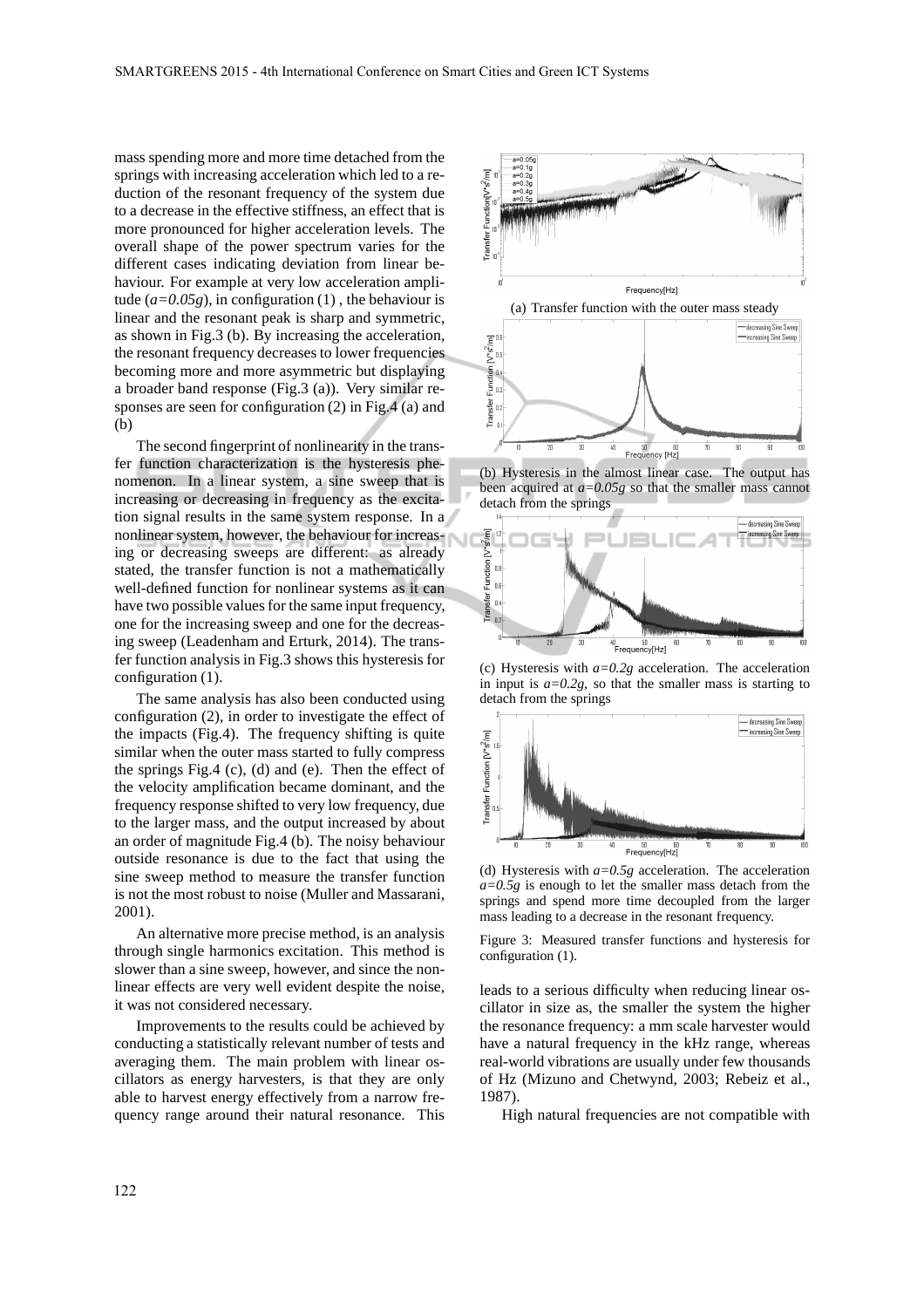

Figure 4: Measured Transfer Functions and Hysteresis for configuration (2).

many real-world vibrations, which are often characterised by low frequency, broad spectrum and are usually not constant in time. The analysis conducted here reveals that the response of a nonlinear energy har-

vester is more suitable for a broad band excitation, and that the scale is not the only factor to determine the frequency response, since the softening effect can also shift the resonance. There is the possibility also to use the nonlinear response to control the resonance frequency, however how much control is possible will need to be determined on a system-by-system basis.

### **3 OPTIMIZATION**

### **3.1 Theoretical Model**

An electromagnetic energy harvester can be described by a system of two coupled equations: the first is the equation of motion of the device, the second is the voltage output. The value of the magnetic flux into the coil acts as the coupling coefficient. (Bouendeu et al., 2011; Poulin et al., 2004). In this paper, a numerical model is proposed to predict the optimum coil parameters for a given magnetic field. Of particular interest are the wire diameter and number of turns that optimize the voltage and power output of the harvester.

The procedure used in this analysis was to select different wire diameters for a fixed internal radius and coil height, and then determine the resulting coil parameters; namely the coil length (l), coil resistance  $(R<sub>c</sub>)$  and coil inductance (L). The parameters for the different wire diameters were then used to solve the system equations for a single-dof (1DOF) system as in configuration (1) in order to determine the optimum wire diameter.

The system to solve is:

$$
\begin{cases} M\ddot{z} = -k_{eff}z - \gamma \dot{z} - \frac{BV}{R_L} - A\sin(\omega t) \\ \dot{V} = \frac{R_L}{L} (Bl\dot{z} - \frac{R_C}{R_L}V - V) \end{cases}
$$
(5)

where  $\zeta$  is the relative displacement between the magnet and coil,  $M$  is the inertial mass,  $\gamma$  is the mechanical damping, *B* is the magnetic field, *l* is the length of the wire, *R<sup>L</sup>* is the load resistance, *L* is the inductance, *R<sup>C</sup>* is the coil resistance and *V* is the induced voltage.

To be able to predict the optimum coil wire diameter, the coil internal radius  $(r_i)$ , the number of turns (*Nturns*) and the wire diameter itself (*dw*) have been fixed in each simulation. From these parameters, it is possible to obtain:

$$
Nturns_h = \frac{tf}{d} \tag{6}
$$

where *Nturns<sup>h</sup>* is number of wire turns along the height of the coil, *t* is the thickness of the coil, *f* is the fill factor and *d* is the diameter of the wire.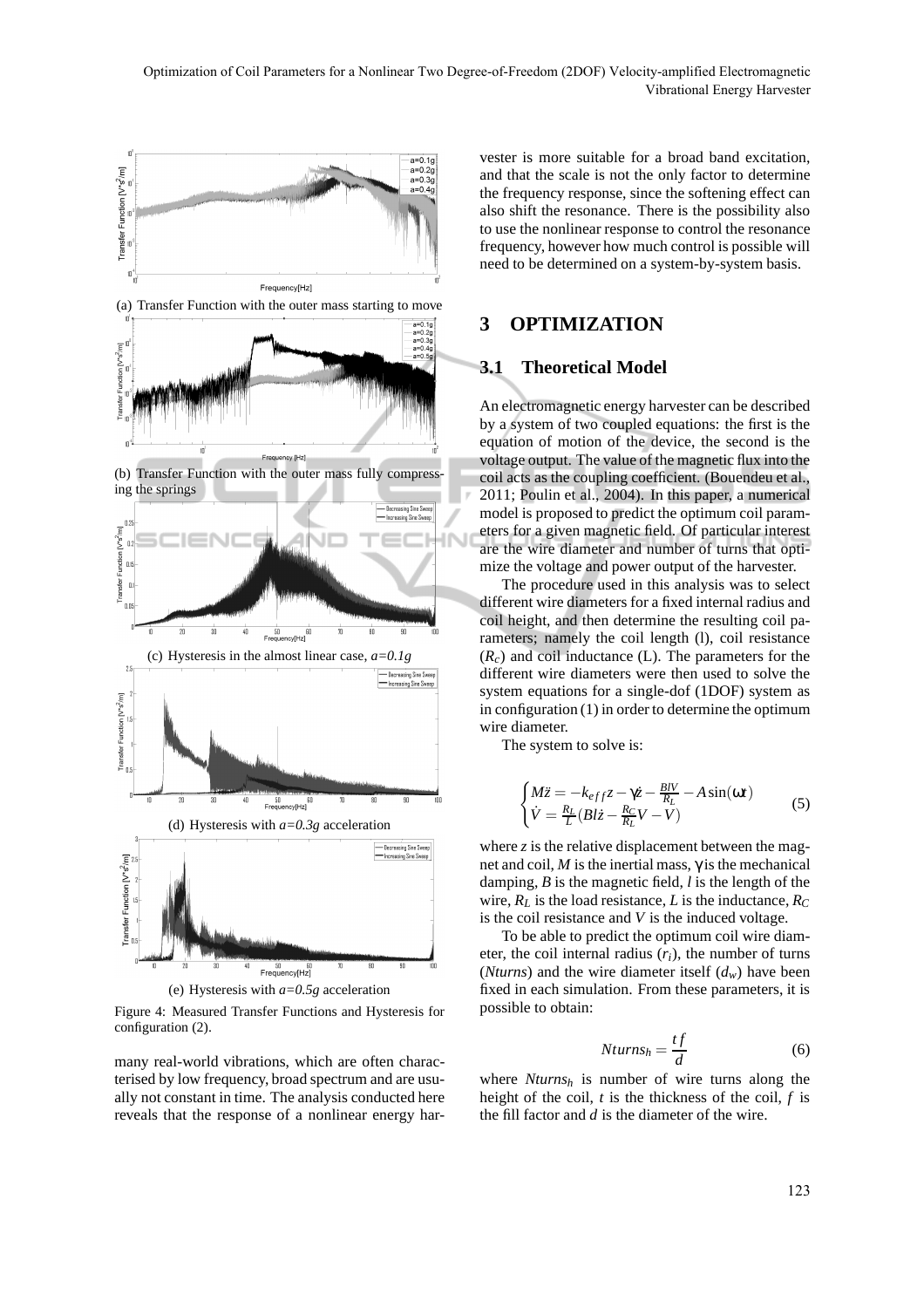$$
Nturns_{surf} = \frac{Nturnsf}{Nturns_h}
$$
 (7)

where *Nturns*<sub>*surf*</sub> is the number of wire turns along the radial direction.

The outer radius of the coil is dependent on the number of turns and on the wire radius:

$$
ro = ri + dN turns_{surf} \tag{8}
$$

where *ro* and *ri* are respectively the outer and the inner radius of the coil.

The coil length is given by:

$$
l = Nturns(ro + ri)\pi;
$$
 (9)

The coil resistance can be determined from the wire length and resistivity:

$$
Rc = \frac{\rho l}{(\pi (D/2)^2)}\tag{10}
$$

where  $R_c$  is the coil resistance,  $\rho$  is the resistivity of the wire and *D* is the diameter of the coil.

The coil inductance (given in  $\mu$ H) can then be determined from Wheelers formula (Wheeler, 1942; Wheeler, 1928):

$$
L = 0.02 \frac{[(ro+ri)/2]^2 N turns^2}{6 (ro+ri)/2 + 9t + 10 (ro-ri)} \tag{11}
$$

where *ro, ri, t* are in mm.

The mass of the coil is given by:

$$
m_B = t f \pi \left(\frac{ro + ri}{2}\right)^2 \rho_m \tag{12}
$$

where  $\rho_m$  is the copper mass density and  $m_B$  is the coil mass.

 $m<sub>B</sub>$  is an important quantity since the coil is embedded in the mass in this analysis and so contributes to the total inertial mass (*M*) given by:

$$
M = m + m_B \tag{13}
$$

where m is the mass of the coil housing.

The system of equations has been solved with the Heun method, to avoid numerical divergence (Grasselli and Pelinovsky, 2008). The device is assumed to be in configuration (1) from Fig.1, with the smaller mass always attached to the springs.

The Power output has been calculated using *R<sup>L</sup>*  $= R_C$  and an effective spring constant has been calculated in order to match the experimental resonance frequency using the experimental value of the little mass (around 0.02 kg, slightly vaying with the mass of each coil).

Fig.5 shows simulation results for three different wire diameters for the 1DOF system with an input acceleration of  $a=0.4g$ . The results show that although





(b) Simulated power output with *RL=RC* for the three coils Figure 5: Simulation results in linear approximation for the transducer only.

the smallest wire diameter gives the highest voltage, the power is optimized using the intermediate wire diameter of *170 µm*. The ability to represent this type of effect is useful in order to ensure optimum coil parameters are found. The approach can also be extended to the analysis of multi-mass systems.

In the following section experimental results are used to verify that the optimum coil wire diameter found through simulation is correct for the actual systems of interest to this paper.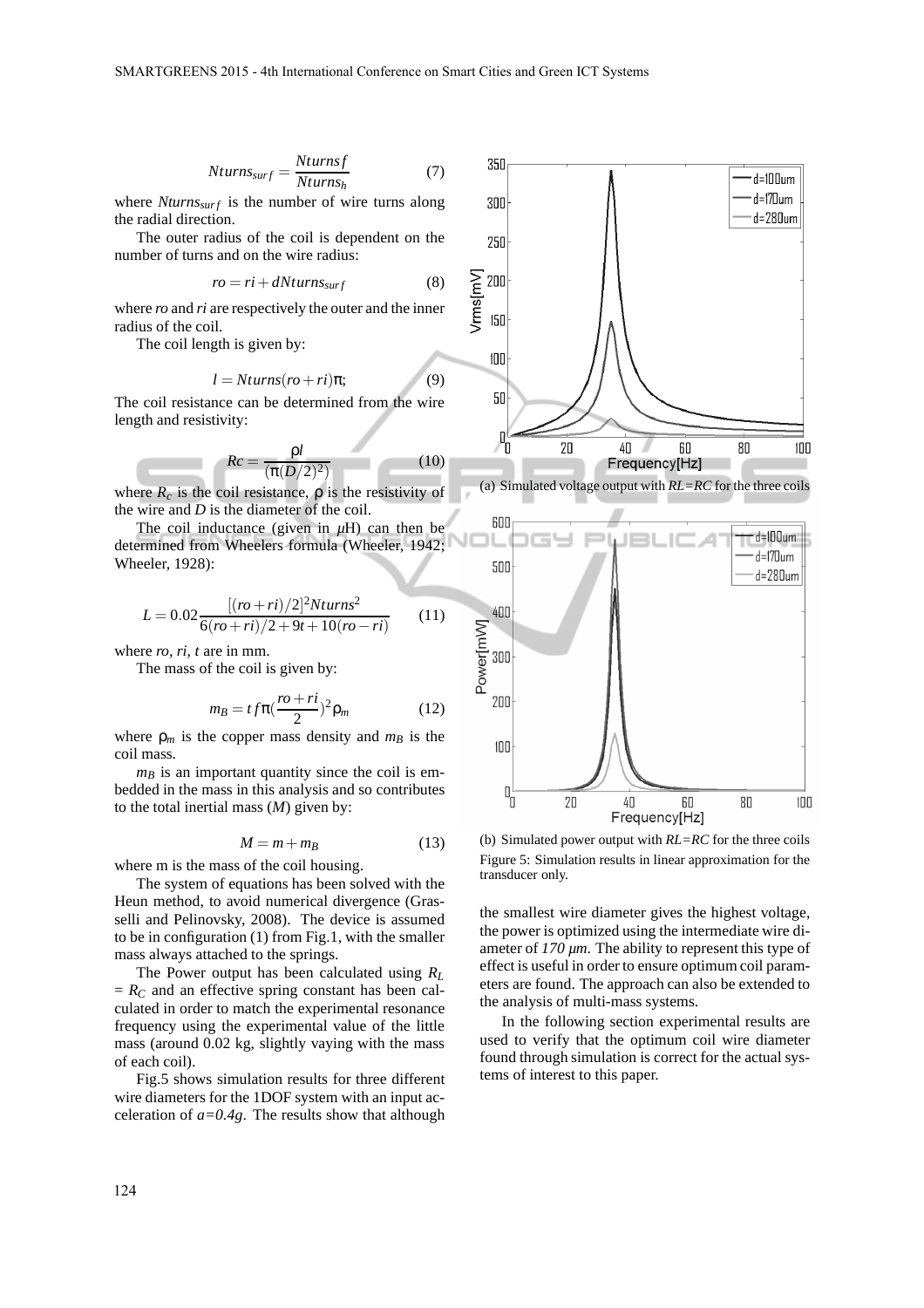

Figure 6: Voltage and power output comparison at different acceleration levels in configuration (1).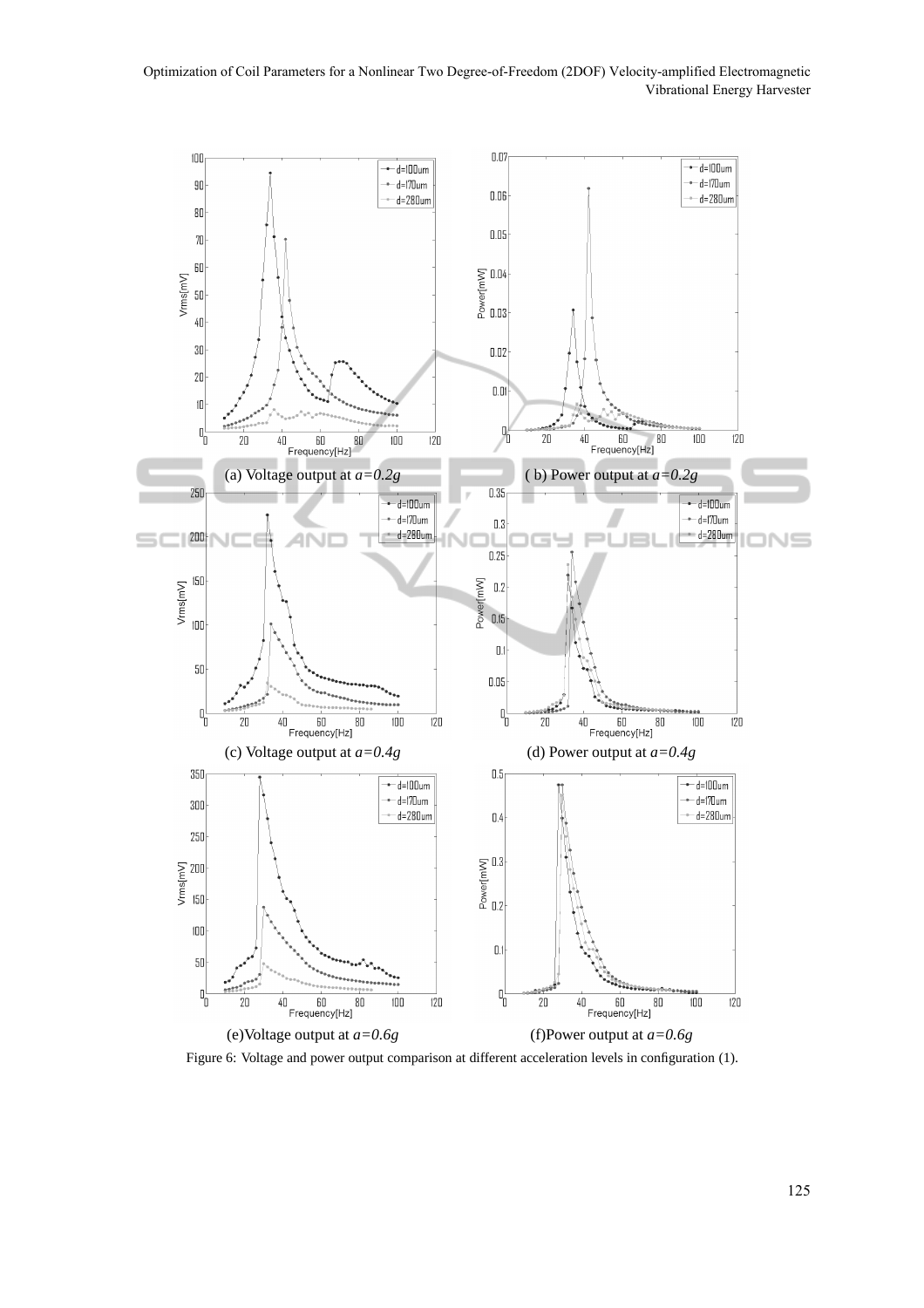

Figure 7: Voltage output for the three coils at different level of accelerations for configuration (3).

## **3.2 Experimental Validation of Optimum Coil Wire Diameter**

The same experimental setup shown in Fig.2 was used to generate the results in this section. Configurations (1) and (3) from Fig.1 were tested. Three different wire diameters were analyzed in order to determine the most reasonable wire to use for winding the coil in terms of voltage and power output. The wire diameters selected were based on the modelling of the previous section and the experimental results serve to verify the model. Different levels of acceleration (*a=0.2g, a=0.4g, a=0.6g*) were provided as input to the two configurations of interest in order to verify that the optimal configuration did not change due to the frequency shifting observed in Section 2.3. In addition, three levels where imposed to show that the frequency shifting due to the system nonlinearity did not influence the optimal value of wire diameter.

(b) Power Output at *a=0.6g*

Figure 8: Power output for the three coils at different level of accelerations for configuration (3).

The three coils used had the same volume, but they used different wire diameters of *100µm*, *170µm* and *280µm*.

Each test was conducted by finding the optimal load resistance for the different coils and then measuring the voltage and power output. As a first stage, the system was optimized for configuration (1): the results are shown in Fig.6. Although the voltage output increases with decreasing wire diameter, the power output shows a maximum for the *170 µm* diameter, before decreasing again for the lowest wire diameter. This is due to the increasing resistance of the coil itself. The same effect is shown for increasing acceleration amplitude, as evident by comparing Fig.6 (d) and (f).

At *a=0.6g* acceleration for configuration (1), the difference between the power output produced by the different coils reduces. This could be due to the fact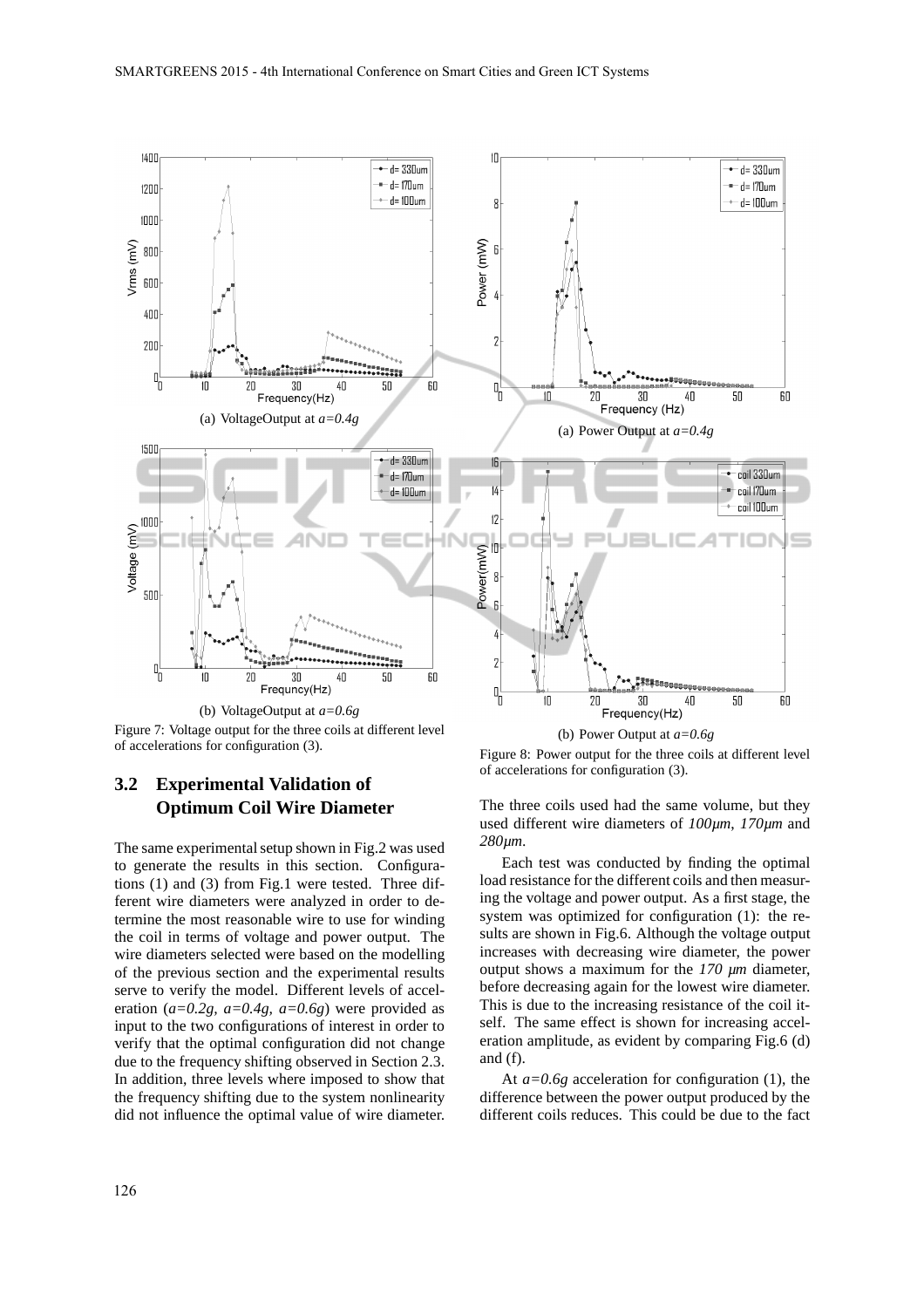that the optimization theory is linear, which means that the system is required to maintain a fixed resonance frequency. This is clearly not true for a nonlinear system: the shifting in the frequency behaviour affects parameters such as the impedance of the coil, which is taken into account in the optimization. The same process was repeated for configuration (3) in Fig.1, in order to verify the same trends are observed in a multi-mass system which experiences the velocity amplification effect. In this case a wire diameter of *d=330µm* was used instead of the *280µm* diameter wire. Fig.7 and Fig.8 show that the optimal wire diameter is again *170 µm*. The results also show that at *a=0.4g*, it is possible to see the two resonant peaks due to the two masses in motion. At *a=0.6g*, however, the nonlinearity of the whole system dominates, leading to just one large peak and the spectrum becomes wider.

The broadening of the resonance peak demonstrates an enhanced energy harvesting capability such that the system responds to a wider band of input frequencies. It is clear from the results that the model is capable of predicting the optimum wire diameter, indicating it is a useful design tool. Further improvements to the model would involve accounting for the insulation thickness in the coil and using a set of nonlinear equations to model the performance. These points will be addressed in future work.

## **4 CONCLUSIONS**

In this paper, a 2DOF velocity amplified electromagnetic energy harvester has been presented. The nonlinearity occurring in the system for different configurations has been analyzed, which highlighted a softening nonlinearity. This feature has the effect of shifting the resonance frequencies of the harvester to lower values and to enlarge the bandwidth of the response. Thus it is possible to harvest energy from a wider band of frequencies, making it unnecessary to tune the harvester each time the driving frequency changes. The transfer function characterization also clearly demonstrates the gain in the output signal due to velocity amplification.

In the second part of the paper, an optimization model has been proposed, that is capable of predicting the most appropriate coil wire diameter for maximum voltage and/or power. The model employs a linear approximation, and it has been verified through comparison with three sets of data from different coils. The experimental tests were carried out using three levels of acceleration, and it was verified that the optimal coil configuraton did not change substantially with the



Figure 9: Comparison between recently published FoM (Ashraf et al., 2013a; Ashraf et al., 2013b; Galchev et al., 2011; Galchev et al., 2009; Renaud et al., 2009; Beeby et al., 2007; Ayala et al., 2009; Berdy et al., 2009; Ching et al., 2002; Sardini and Serpelloni, 2011; Zhu et al., 2012; Kulkarni et al., 2008; Yang and Lee, 2010) . The diamond is our first prototype.

frequency shifting that occurs due to the nonlinearity of the system.

In Fig.9 the comparison with some recently reported energy harvesters in the literature is shown. A high Figure of Merit (FoM) (Mitcheson et al., 2008; Ashraf et al., 2013a) demonstrates the effectiveness of velocity amplification in electromagnetic energy harvesting. Until now, there has been no evidence of a finite lifetime of the analysed harvester due to mechanical failure, even with high accelerations. Future work will focus on improving the model accuracy through the introduction of a method to capture the effects of the nonlinearity of the multi-mass system. Moreover, the scaling down of the system will be addressed, in order to enable future integration on vibrating systems such as bridges or rotating machines.

## **ACKNOWLEDGEMENTS**

The authors acknowledge the financial support of Science Foundation Ireland under Grant No. 10/CE/I1853 and the Irish Research Council (IRC) for funding under their Enterprise Partnership Scheme (EPS). This work was financially supported by the Industrial Development Agency (IDA) Ireland.

#### **REFERENCES**

Ashraf, Khir, Dennis, and Baharudin (2013a). Improved energy harvesting from low frequency vibrations by